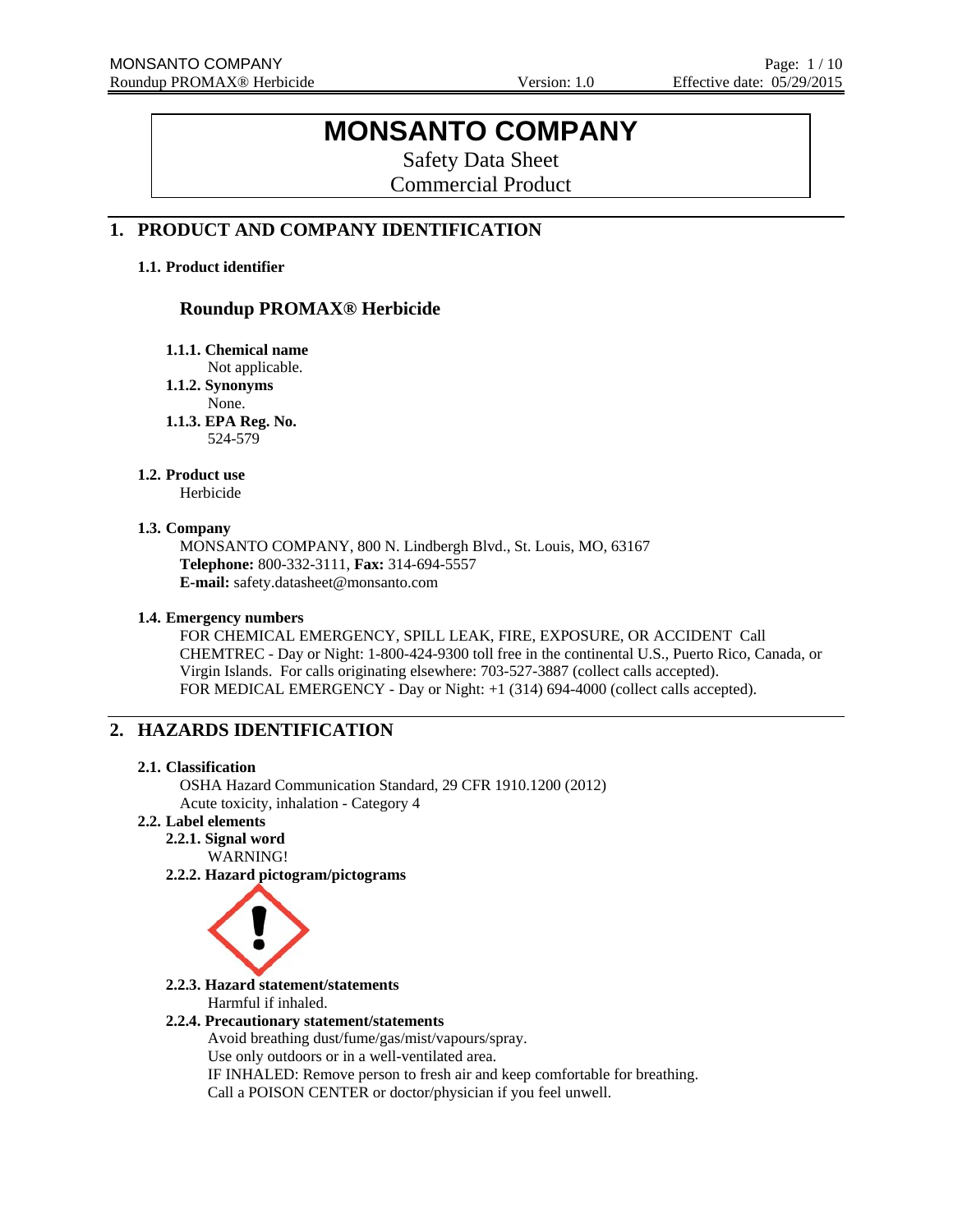### **2.3. Appearance and odour (colour/form/odour)**

Pale yellow-Pale brown /Liquid, free from foreign materials / Soapy

#### **2.4. OSHA Status**

This product is hazardous according to the OSHA Hazard Communication Standard, 29 CFR 1910.1200.

Refer to section 11 for toxicological and section 12 for environmental information.

## **3. COMPOSITION/INFORMATION ON INGREDIENTS**

#### **Active ingredient**

Potassium salt of N-(phosphonomethyl)glycine; {Potassium salt of glyphosate}

#### **Composition**

| <b>COMPONENT</b>                        | CAS No.    | % by weight (approximate) |
|-----------------------------------------|------------|---------------------------|
| Potassium salt of glyphosate            | 70901-12-1 | 48.7                      |
| Surfactant(s)                           |            | <=9                       |
| Water and minor formulating ingredients |            | <=42                      |

The specific chemical identity is being withheld because it is trade secret information of Monsanto Company.

## **4. FIRST AID MEASURES**

Use personal protection recommended in section 8.

#### **4.1. Description of first aid measures**

- **4.1.1. Eye contact:** If in eyes, hold eye open and rinse slowly and gently for 15-20 minutes. Remove contact lenses, if present, after first 5 minutes, then continue rinsing. Call a poison control center or doctor for treatment advice.
- **4.1.2. Skin contact:** Take off contaminated clothing. Rinse skin immediately with plenty of water for 15- 20 minutes. Call a poison control center or doctor for treatment advice.
- **4.1.3. Inhalation:** If inhaled, move person to fresh air. If person is not breathing, call emergency number or ambulance, then give artificial respiration, preferably mouth-to-mouth, if possible. Call a poison control center or doctor for treatment advice.
- **4.1.4. Ingestion:** Call poison control center or doctor immediately for treatment advice. Have person sip a glass of water if able to swallow. Do not induce vomiting unless told to do so by the poison center or doctor. Do not give anything by mouth to an unconscious person.

#### **4.2. Most important symptoms and effects, both acute and delayed**

- **4.2.1. Eye contact, short term:** Causes moderate but temporary eye irritation.
- **4.2.2. Skin contact, short term:** Not expected to produce significant adverse effects when recommended use instructions are followed.
- **4.2.3. Inhalation, short term:** Not expected to produce significant adverse effects when recommended use instructions are followed.
- **4.2.4. Single ingestion:** Not expected to produce significant adverse effects when recommended use instructions are followed.

#### **4.3. Indication of any immediate medical attention and special treatment needed**

**4.3.1. Advice to doctors:** This product is not an inhibitor of cholinesterase. **4.3.2. Antidote:** Treatment with atropine and oximes is not indicated.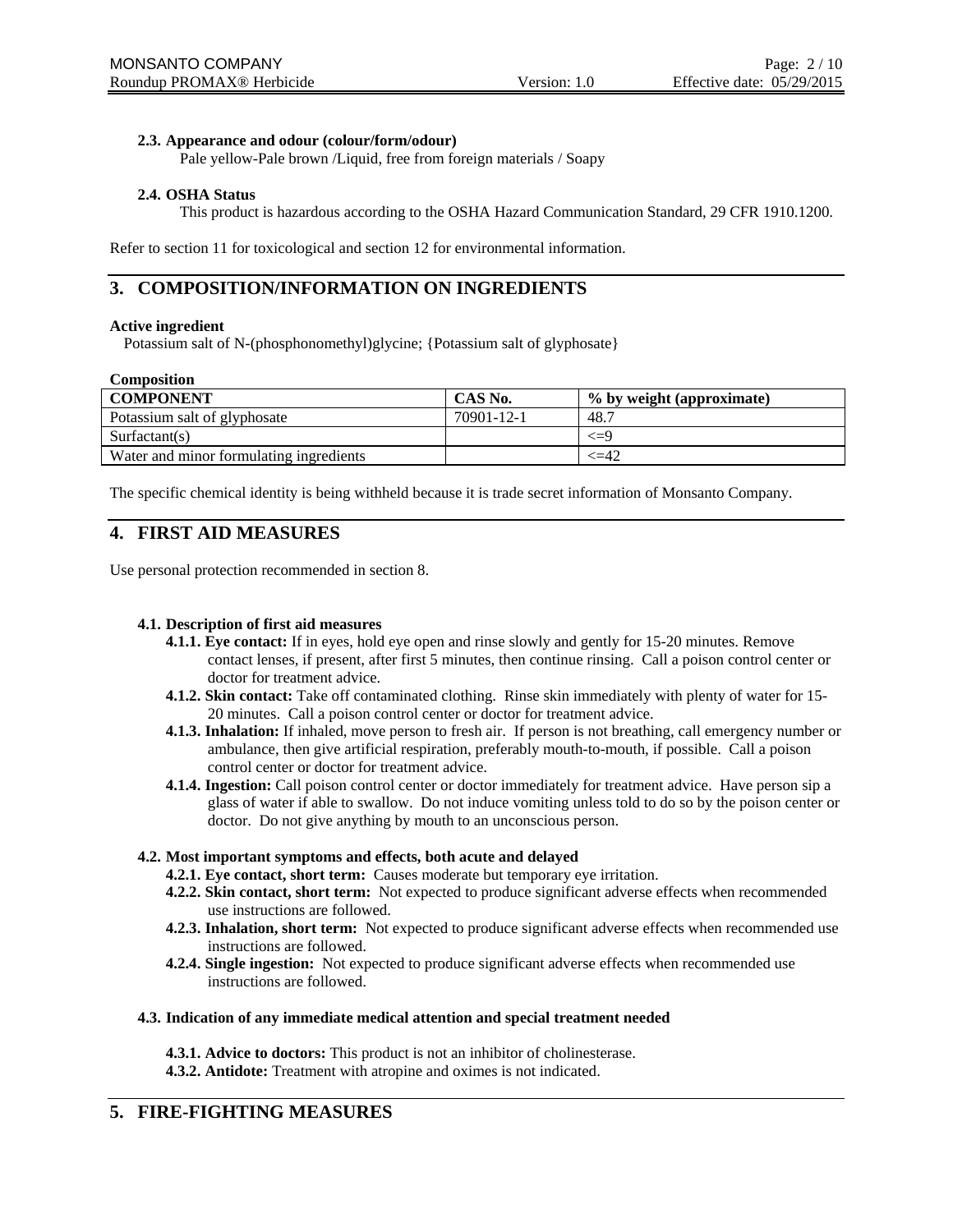### **5.1. Extinguishing media**

**5.1.1. Recommended**: Water, foam, dry chemical, carbon dioxide (CO2)

#### **5.2. Special hazards**

**5.2.1. Unusual fire and explosion hazards** Minimise use of water to prevent environmental contamination. Environmental precautions: see section 6.

#### **5.2.2. Hazardous products of combustion**

Carbon monoxide (CO), phosphorus oxides (PxOy), nitrogen oxides (NOx)

**5.3. Fire fighting equipment:** Self-contained breathing apparatus. Equipment should be thoroughly decontaminated after use.

#### **5.4. Flash point**

Does not flash.

## **6. ACCIDENTAL RELEASE MEASURES**

#### **6.1. Personal precautions**

Use personal protection recommended in section 8.

#### **6.2. Environmental precautions**

Minimise spread. Contain spillage with sand bags or other means. Keep out of drains, sewers, ditches and water ways.

#### **6.3. Methods for cleaning up**

SMALL QUANTITIES: Flush spill area with water. LARGE QUANTITIES: Absorb in earth, sand or absorbent material. Dig up heavily contaminated soil. Collect in containers for disposal. Refer to section 7 for types of containers. Flush residues with small quantities of water. Minimise use of water to prevent environmental contamination.

Refer to section 13 for disposal of spilled material. Use handling recommendations in Section 7 and personal protection recommendations in Section 8.

## **7. HANDLING AND STORAGE**

Good industrial practice in housekeeping and personal hygiene should be followed.

#### **7.1. Precautions for safe handling**

Avoid contact with eyes, skin and clothing. Avoid breathing vapour or mist. When using do not eat, drink or smoke. Wash hands thoroughly after handling or contact. Do not contaminate drains, sewers and water ways when disposing of equipment rinse water. Thoroughly clean equipment after use. Refer to section 13 of the safety data sheet for disposal of rinse water. Wash contaminated clothing before re-use.

#### **7.2. Conditions for safe storage**

**Compatible materials for storage**: stainless steel, fibreglass, plastic, glass lining **Incompatible materials for storage**: galvanised steel, unlined mild steel, see section 10. Keep out of reach of children.

Keep away from food, drink and animal feed.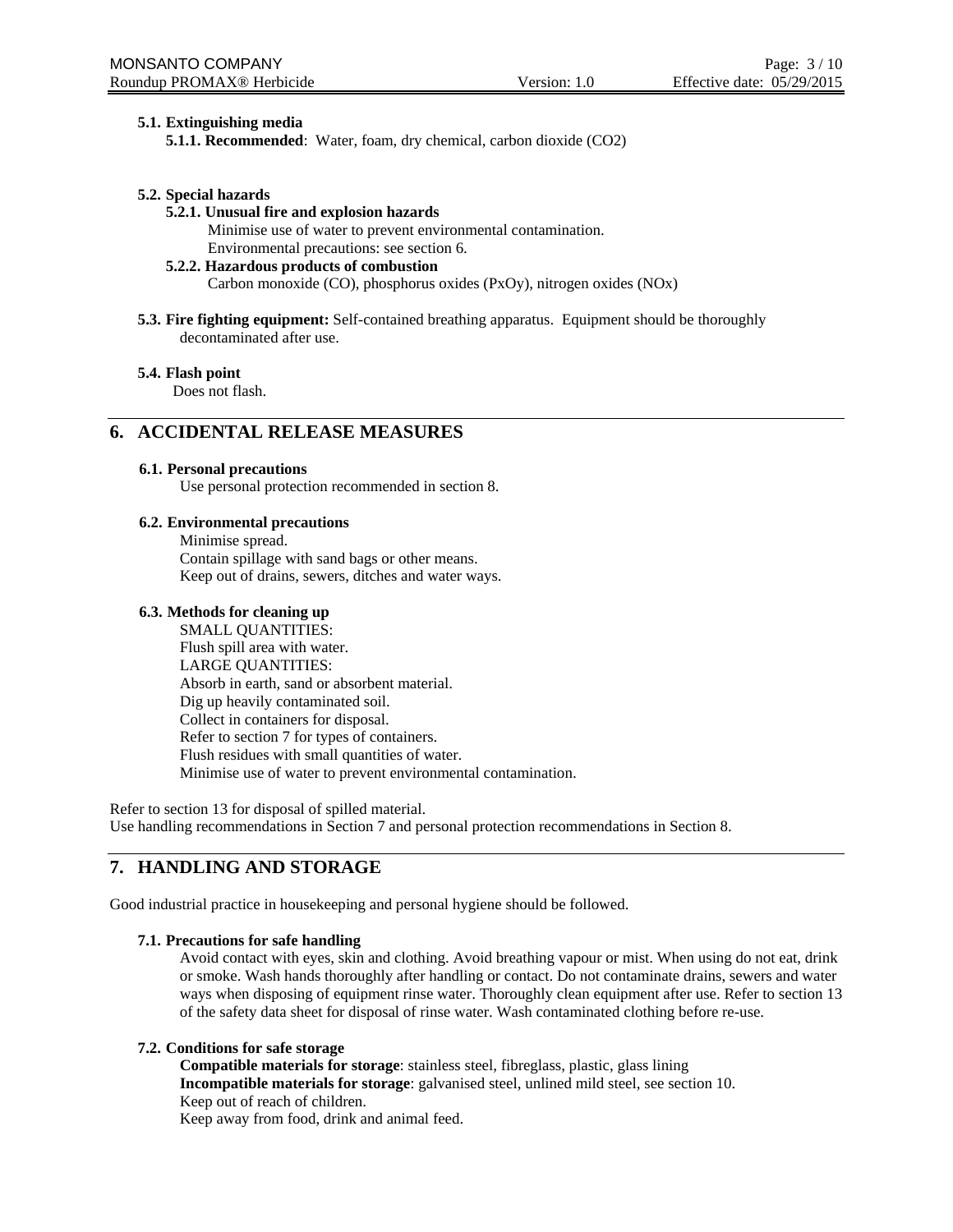Keep only in the original container.

Keep container tightly closed in a cool, well-ventilated place.

## **8. EXPOSURE CONTROLS/PERSONAL PROTECTION**

#### **8.1. Airborne exposure limits**

| <b>Components</b>                          | <b>Exposure Guidelines</b>                                    |
|--------------------------------------------|---------------------------------------------------------------|
| Potassium salt of glyphosate               | No specific occupational exposure limit has been established. |
| Surfactant(s)                              | No specific occupational exposure limit has been established. |
| Water and minor formulating<br>ingredients | No specific occupational exposure limit has been established. |

**8.2. Engineering controls:** Provide local exhaust ventilation.

### **8.3. Recommendations for personal protective equipment**

- **8.3.1. Eye protection:** If there is significant potential for contact: Wear chemical goggles.
- **8.3.2. Skin protection:** No special requirement when used as recommended. If repeated or prolonged contact: Wear chemical resistant gloves. Applicators and other handlers must wear: Wear long sleeved shirt, long pants and shoes with socks. Follow manufacturer's instructions for cleaning/maintaining Personal Protective Equipment. If no such instructions for washables, use detergent and hot water.

**8.3.3. Respiratory protection:** No special requirement when used as recommended.

When recommended, consult manufacturer of personal protective equipment for the appropriate type of equipment for a given application.

## **9. PHYSICAL AND CHEMICAL PROPERTIES**

These physical data are typical values based on material tested but may vary from sample to sample. Typical values should not be construed as a guaranteed analysis of any specific lot or as specifications for the product.

| Colour/colour range:                            | Pale yellow - Pale brown            |
|-------------------------------------------------|-------------------------------------|
| Odour:                                          | Soapy                               |
| Form:                                           | Liquid, free from foreign materials |
| Physical form changes (melting, boiling, etc.): |                                     |
| Melting point:                                  | 200 °C                              |
| Boiling point:                                  | Not available.                      |
| Flash point:                                    | Does not flash.                     |
| Explosive properties:                           | No explosive properties             |
| Auto ignition temperature:                      | No data.                            |
| Self-accelerating decomposition                 | No data.                            |
| temperature (SADT):                             |                                     |
| Oxidizing properties:                           | No data.                            |
| Specific gravity:                               | 1.356 @ 20 °C / @ 15.6 °C           |
| Vapour pressure:                                | <0.0000001 mmHg @ 25 °C             |
| Vapour density:                                 | Not applicable.                     |
| Evaporation rate:                               | No data.                            |
| Dynamic viscosity:                              | Not available.                      |
| Kinematic viscosity:                            | Not available.                      |
| Density:                                        | Not available.                      |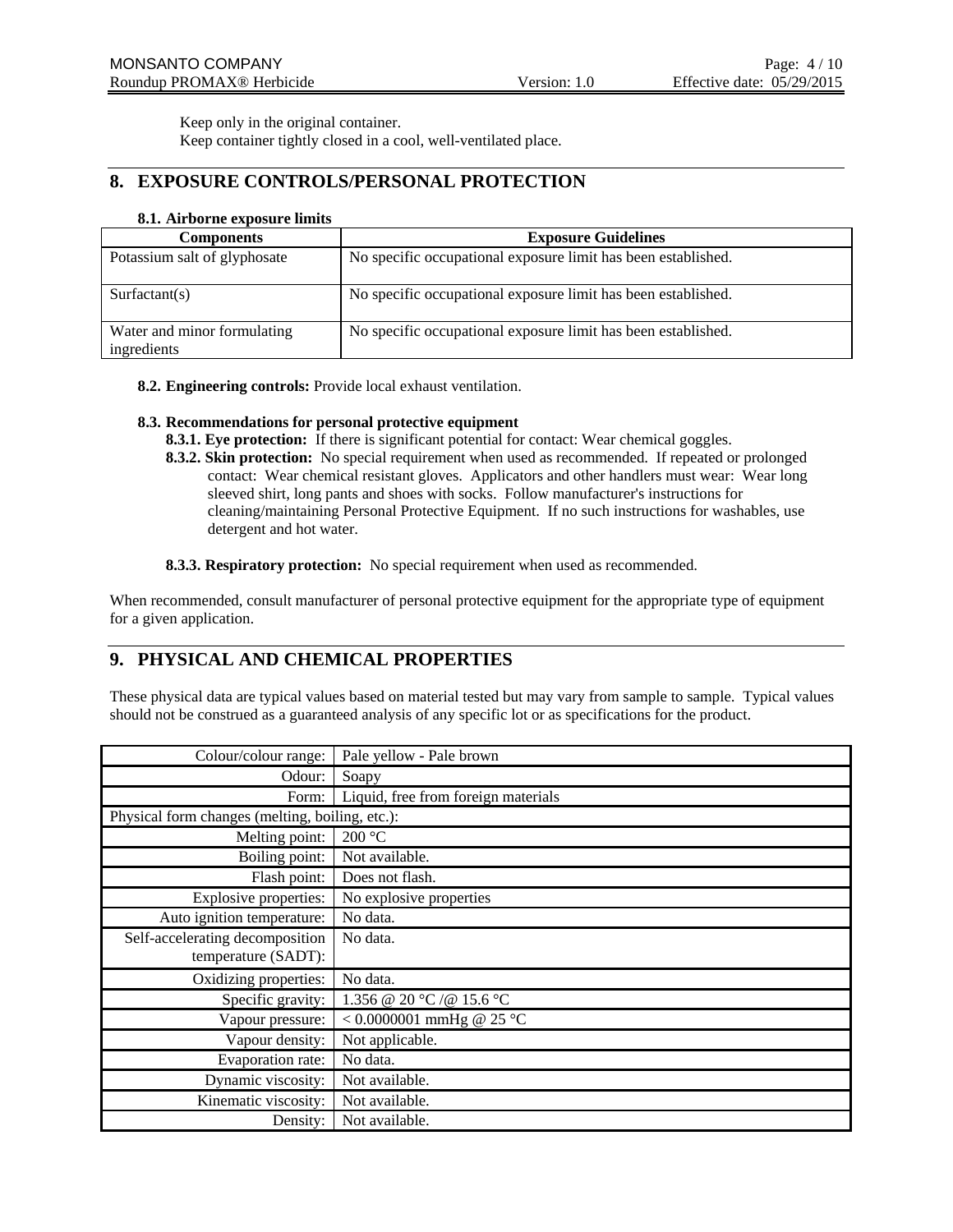| Solubility:            | Water: Completely miscible.               |
|------------------------|-------------------------------------------|
| pH:                    | 4.5 @ 67.7 g/l                            |
| Partition coefficient: | log Pow: -3.2 $\omega$ 25 °C (glyphosate) |

## **10. STABILITY AND REACTIVITY**

#### **10.1. Reactivity**

Reacts with galvanised steel or unlined mild steel to produce hydrogen, a highly flammable gas that could explode.

#### **10.2. Stability**

Stable under normal conditions of handling and storage.

#### **10.3. Possibility of hazardous reactions**

Reacts with galvanised steel or unlined mild steel to produce hydrogen, a highly flammable gas that could explode.

#### **10.4.Incompatible materials**

galvanised steel;unlined mild steel;see section 10.; Compatible materials for storage: see section 7.2.

#### **10.5. Hazardous decomposition**

Thermal decomposition: Hazardous products of combustion: see section 5.

## **11. TOXICOLOGICAL INFORMATION**

This section is intended for use by toxicologists and other health professionals.

Likely routes of exposure: Skin contact, eye contact, inhalation, ingestion

#### **Potential health effects**

**Eye contact, short term:** Causes moderate but temporary eye irritation.

**Skin contact, short term:** Not expected to produce significant adverse effects when recommended use instructions are followed.

**Inhalation, short term:** Not expected to produce significant adverse effects when recommended use instructions are followed.

**Single ingestion:** Not expected to produce significant adverse effects when recommended use instructions are followed.

Data obtained on similar products and on components are summarized below.

#### **Similar formulation**

**Skin irritation Rabbit, 3 animals, OECD 404 test**: Days to heal: 7 Primary Irritation Index (PII): 1.9/8.0 Slight irritation.

**Eye irritation Rabbit, 3 animals, OECD 405 test**: Days to heal: 10 Moderate irritation.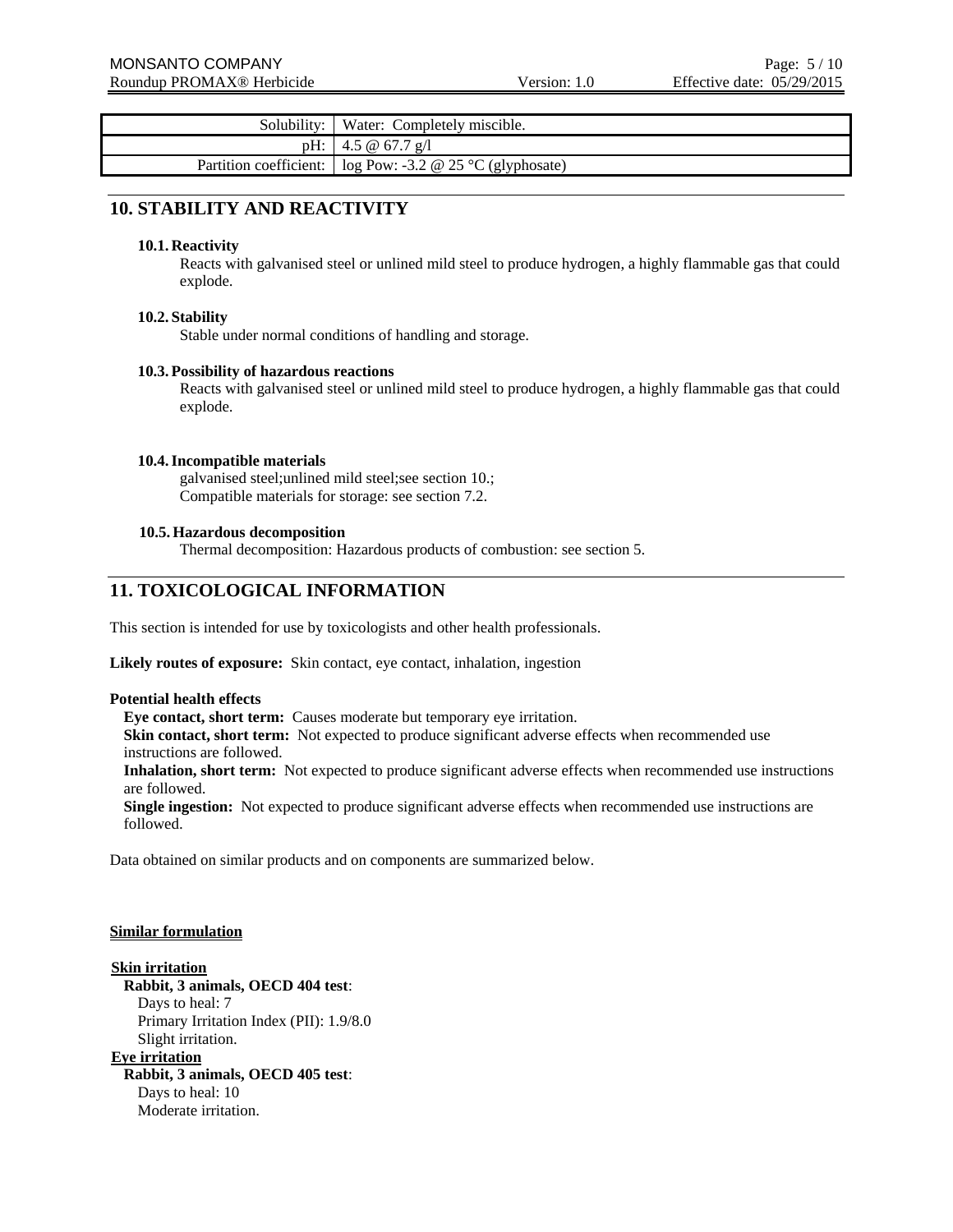#### **Similar formulation**

#### **Acute oral toxicity**

**Rat, LD50**: > 5,000 mg/kg body weight

Practically non-toxic.

#### **Acute dermal toxicity**

**Rat, LD50**: > 5,000 mg/kg body weight

Practically non-toxic.

#### **Acute inhalation toxicity**

#### **Rat, LC50, 4 hours, aerosol**:

Practically non-toxic. No 4-hr LC50 at the maximum tested concentration. For purposes of the inhalation test, product was artificially aerosolized. Since this material will not become aerosolized to a hazardous concentration during transport, it is classified as non-hazardous under the transportation regulations in accordance with 2.6.2.2.4.7(b) and (c) of the UN Recommendations on the Transport of Dangerous Goods.

#### **Skin sensitization**

#### **Guinea pig, 3-induction Buehler test**:

Positive incidence: 0 %

#### **N-(phosphonomethyl)glycine; { glyphosate acid}**

#### **Genotoxicity**

Not genotoxic.

#### **Carcinogenicity**

Not carcinogenic in rats or mice.

#### **Reproductive/Developmental Toxicity**

Developmental effects in rats and rabbits only in the presence of significant maternal toxicity. Reproductive effects in rats only in the presence of significant maternal toxicity.

#### **Surfactant**

#### **Genotoxicity**

Not genotoxic.

#### **Reproductive/Developmental Toxicity**

Developmental effects in rats only in the presence of maternal toxicity.

#### **Surfactant(s)**

### **EXPERIENCE WITH HUMAN EXPOSURE**

**Skin contact, short term,** : **Skin effects**: irritation, redness **Eye contact, short term,** : **Eye effects**: irritation, eye inflammation (conjunctivitis), tearing (lachrymation) **Ingestion, short term,** : **Gastro-intestinal effects**: nausea/vomiting, diarrhoea

## **12. ECOLOGICAL INFORMATION**

This section is intended for use by ecotoxicologists and other environmental specialists.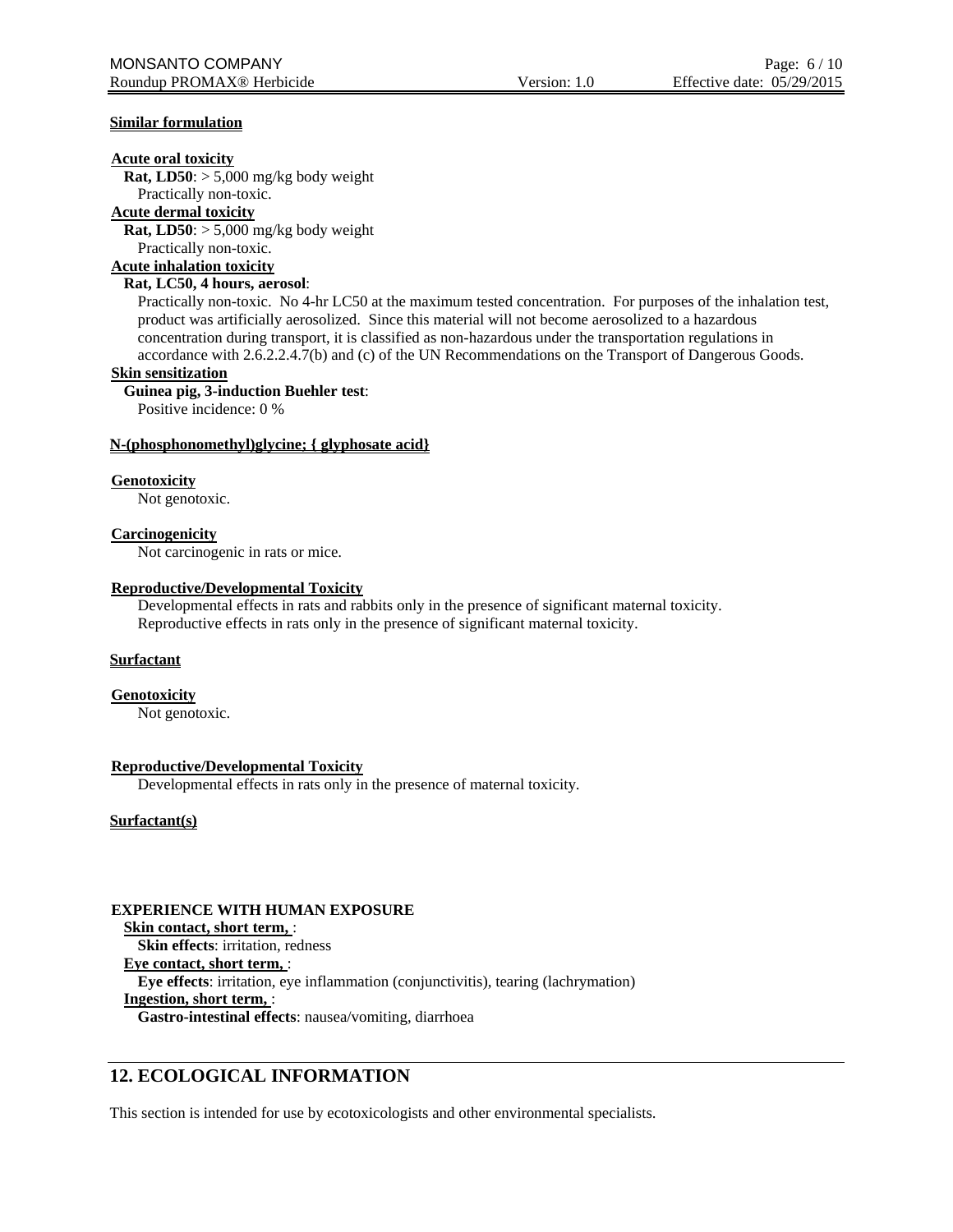Data obtained on similar products and on components are summarized below.

#### **Similar formulation**

## **Aquatic toxicity, fish Bluegill sunfish (Lepomis macrochirus):** Acute toxicity, 96 hours, static, LC50: 5.2 mg/L Moderately toxic. **Common carp (Cyprinus carpio):** Acute toxicity, 96 hours, static, LC50: 4.0 mg/L Moderately toxic. **Aquatic toxicity, invertebrates Water flea (Daphnia magna):** Acute toxicity, 48 hours, static, EC50: 8.0 mg/L Moderately toxic. **Similar formulation Aquatic toxicity, algae/aquatic plants Green algae (Selenastrum capricornutum):** Acute toxicity, 72 hours, static, EC50: 0.46 mg/L Highly toxic. **Avian toxicity Bobwhite quail (Colinus virginianus):** Acute oral toxicity, single dose, LD50: > 2,250 mg/kg body weight Practically non-toxic. **Arthropod toxicity Honey bee (Apis mellifera):** Oral, 48 hours, LD50: > 281 µg/bee Practically non-toxic. **Honey bee (Apis mellifera):** Contact, 48 hours,  $LD50: > 273 \mu g/bee$ Practically non-toxic. **Soil organism toxicity, invertebrates Earthworm (Eisenia foetida):** Acute toxicity, 14 days, LC50: > 10,000 mg/kg dry soil Practically non-toxic. **Soil organism toxicity, microorganisms Nitrogen and carbon transformation test:** 29.5 kg/ha, 28 days: Less than 25% effect on nitrogen or carbon transformation processes in soil. **N-(phosphonomethyl)glycine; { glyphosate acid} Avian toxicity Bobwhite quail (Colinus virginianus):** Dietary toxicity, 5 days,  $LC50$ :  $> 4,640$  mg/kg diet No more than slightly toxic. **Mallard duck (Anas platyrhynchos):** Dietary toxicity, 5 days,  $LC50$ :  $> 4,640$  mg/kg diet No more than slightly toxic. **Bobwhite quail (Colinus virginianus):** Acute oral toxicity, single dose, LD50: > 3,851 mg/kg body weight Practically non-toxic. **Bioaccumulation Bluegill sunfish (Lepomis macrochirus):** Whole fish:  $BCF: < 1$ No significant bioaccumulation is expected.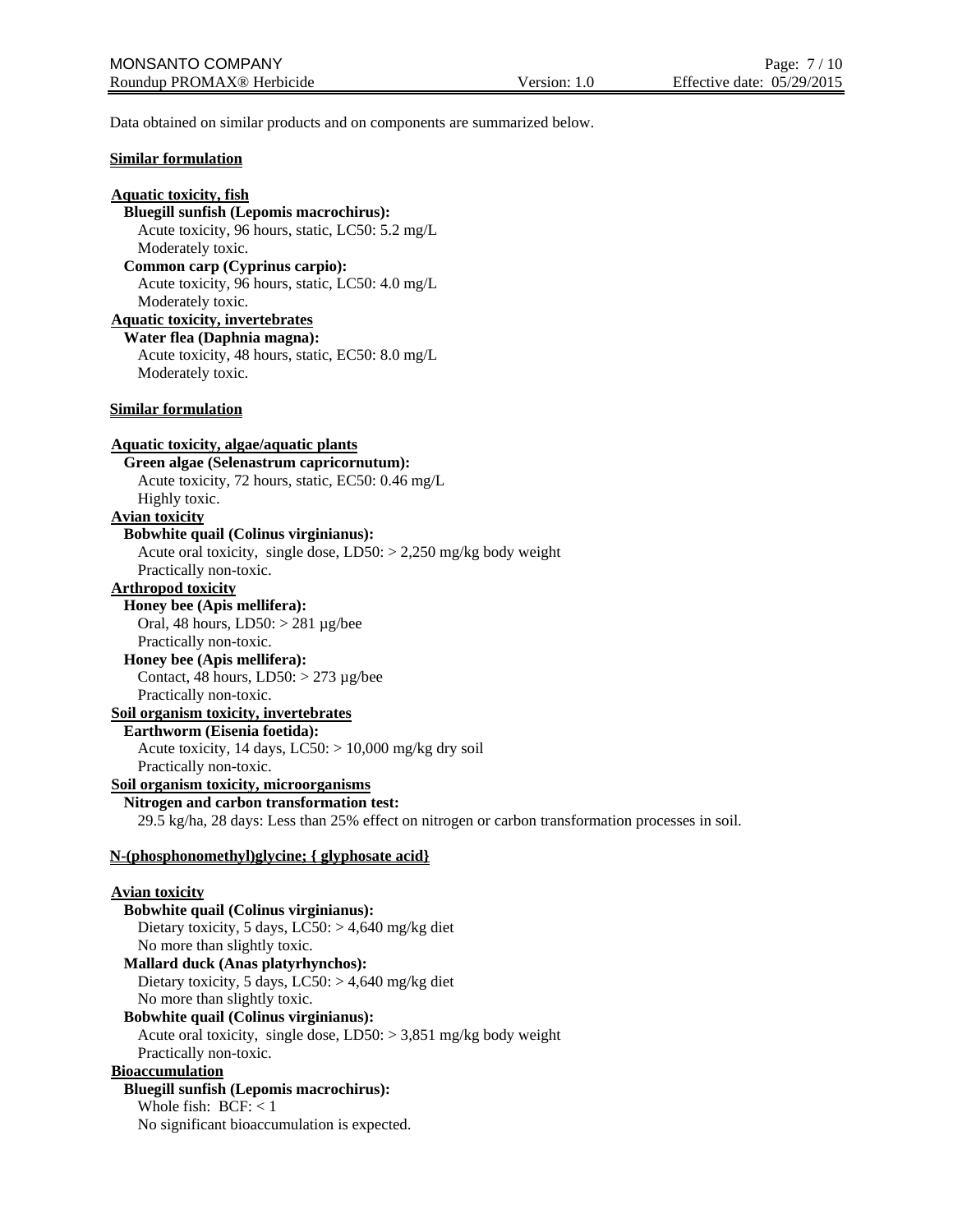## **Dissipation**

**Soil, field:** Half life: 2 - 174 days Koc: 884 - 60,000 L/kg Adsorbs strongly to soil. **Water, aerobic:** Half life: < 7 days

## **13. DISPOSAL CONSIDERATIONS**

### **13.1.Waste treatment methods**

#### **13.1.1. Product**

Keep out of drains, sewers, ditches and water ways. Recycle if appropriate facilities/equipment available. Burn in proper incinerator. Follow all local/regional/national/international regulations.

#### **13.1.2. Container**

See the individual container label for disposal information. Emptied containers retain vapour and product residue. Observe all labeled safeguards until container is cleaned, reconditioned or destroyed. Empty packaging completely. Triple or pressure rinse empty containers. Do NOT contaminate water when disposing of rinse waters. Ensure packaging cannot be reused. Do NOT reuse containers. Store for collection by approved waste disposal service. Recycle if appropriate facilities/equipment available. Follow all local/regional/national/international regulations.

Use handling recommendations in Section 7 and personal protection recommendations in Section 8.

## **14. TRANSPORT INFORMATION**

The data provided in this section is for information only. Please apply the appropriate regulations to properly classify your shipment for transportation.

#### **14.1. US Dept. of Transportation (DOT) Hazardous Materials Regulations (49 CFR Parts 105-180)**

| Proper Shipping Name | Not regulated for domestic ground transportation. () |
|----------------------|------------------------------------------------------|
| (Technical Name if   |                                                      |
| required):           |                                                      |

### **14.2.IMDG Code**

| Proper Shipping Name | Not regulated for transport under IMO Regulations () |
|----------------------|------------------------------------------------------|
| (Technical Name if)  |                                                      |
| required):           |                                                      |
|                      |                                                      |

#### **14.3.IATA/ICAO**

| <b>Proper Shipping Name</b>   | Not regulated for transport under IATA/ICAO Regulations () |
|-------------------------------|------------------------------------------------------------|
| (Technical Name if required): |                                                            |

## **15. REGULATORY INFORMATION**

#### **15.1.Environmental Protection Agency**

**15.1.1. TSCA Inventory** Exempt

## **15.1.2. SARA Title III Rules**

Section 311/312 Hazard Categories: Immediate Section 302 Extremely Hazardous Substances: Not applicable. Section 313 Toxic Chemical(s): Not applicable.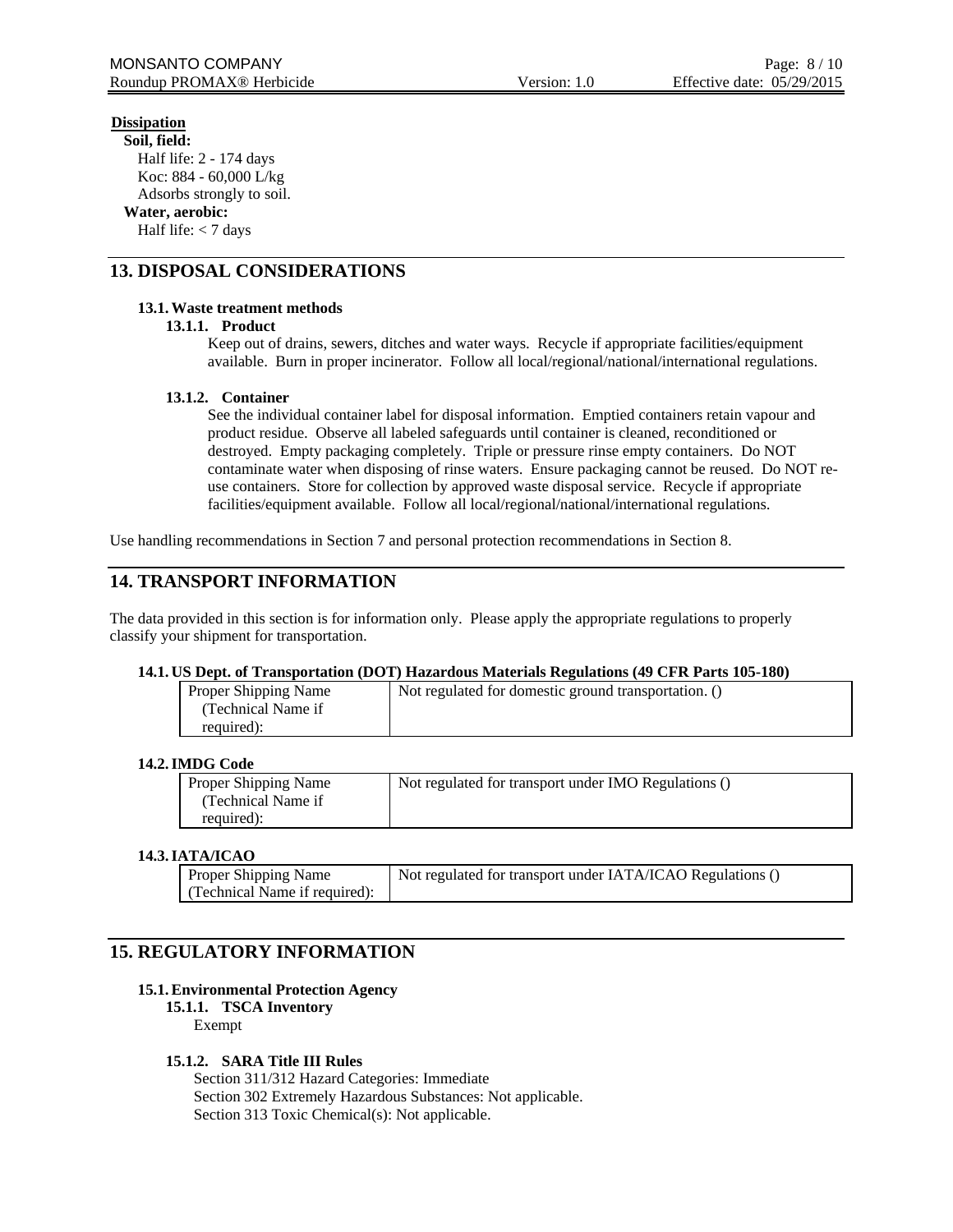#### **15.1.3. CERCLA Reportable quantity**

Not applicable.

#### **15.1.4. Federal Insecticide, Fungicide, Rodenticide Act (FIFRA)**

This chemical is a pesticide product registered by the United States Environmental Protection Agency and is subject to certain labeling requirements under federal pesticide law. These requirements differ from the classification criteria and hazard information required for safety data sheets (SDS), and for workplace labels of non-pesticide chemicals. The hazard information required on the pesticide label is reproduced below. The pesticide label also includes other important information, including directions for use.

CAUTION! CAUSES MODERATE EYE IRRITATION

Skin irritation: FIFRA category IV. Eye irritation: FIFRA category III. Acute oral toxicity: FIFRA category IV. Acute dermal toxicity: FIFRA category IV. Acute inhalation toxicity: FIFRA category IV.

## **16. OTHER INFORMATION**

The information given here is not necessarily exhaustive but is representative of relevant, reliable data. Follow all local/regional/national/international regulations. Please consult supplier if further information is needed. In this document the British spelling was applied.

|| Significant changes versus previous edition.

|                                                                                                             | Health | Flammability | Instability | <b>Additional Markings</b> |
|-------------------------------------------------------------------------------------------------------------|--------|--------------|-------------|----------------------------|
| <b>NFPA</b>                                                                                                 |        |              |             |                            |
| $0 =$ Minimal hazard, $1 =$ Slight hazard, $2 =$ Moderate hazard, $3 =$ Severe hazard, $4 =$ Extreme hazard |        |              |             |                            |

Full denomination of most frequently used acronyms. BCF (Bioconcentration Factor), BOD (Biochemical Oxygen Demand), COD (Chemical Oxygen Demand), EC50 (50% effect concentration), ED50 (50% effect dose), I.M. (intramuscular), I.P. (intraperitoneal), I.V. (intravenous), Koc (Soil adsorption coefficient), LC50 (50% lethality concentration), LD50 (50% lethality dose), LDLo (Lower limit of lethal dosage), LEL (Lower Explosion Limit), LOAEC (Lowest Observed Adverse Effect Concentration), LOAEL (Lowest Observed Adverse Effect Level), LOEC (Lowest Observed Effect Concentration), LOEL (Lowest Observed Effect Level), MEL (Maximum Exposure limit), MTD (Maximum Tolerated Dose), NOAEC (No Observed Adverse Effect Concentration), NOAEL (No Observed Adverse Effect Level), NOEC (No Observed Effect Concentration), NOEL (No Observed Effect Level), OEL (Occupational Exposure Limit), PEL (Permissible Exposure Limit), PII (Primary Irritation Index), Pow (Partition coefficient n-octanol/water), S.C. (subcutaneous), STEL (Short-Term Exposure Limit), TLV-C (Threshold Limit Value-Ceiling), TLV-TWA (Threshold Limit Value - Time Weighted Average), UEL (Upper Explosion Limit)

This Material Safety Data Sheet (MSDS) serves different purposes than and DOES NOT REPLACE OR MODIFY THE EPA-APPROVED PRODUCT LABELING (attached to and accompanying the product container). This MSDS provides important health, safety, and environmental information for employers, employees, emergency responders and others handling large quantities of the product in activities generally other than product use, while the labeling provides that information specifically for product use in the ordinary course. Use, storage and disposal of pesticide products are regulated by the EPA under the authority of the Federal Insecticide, Fungicide, and Rodenticide Act (FIFRA) through the product labeling, and all necessary and appropriate precautionary, use, storage, and disposal information is set forth on that labeling. It is a violation of federal law to use a pesticide product in any manner not prescribed on the EPA-approved label.